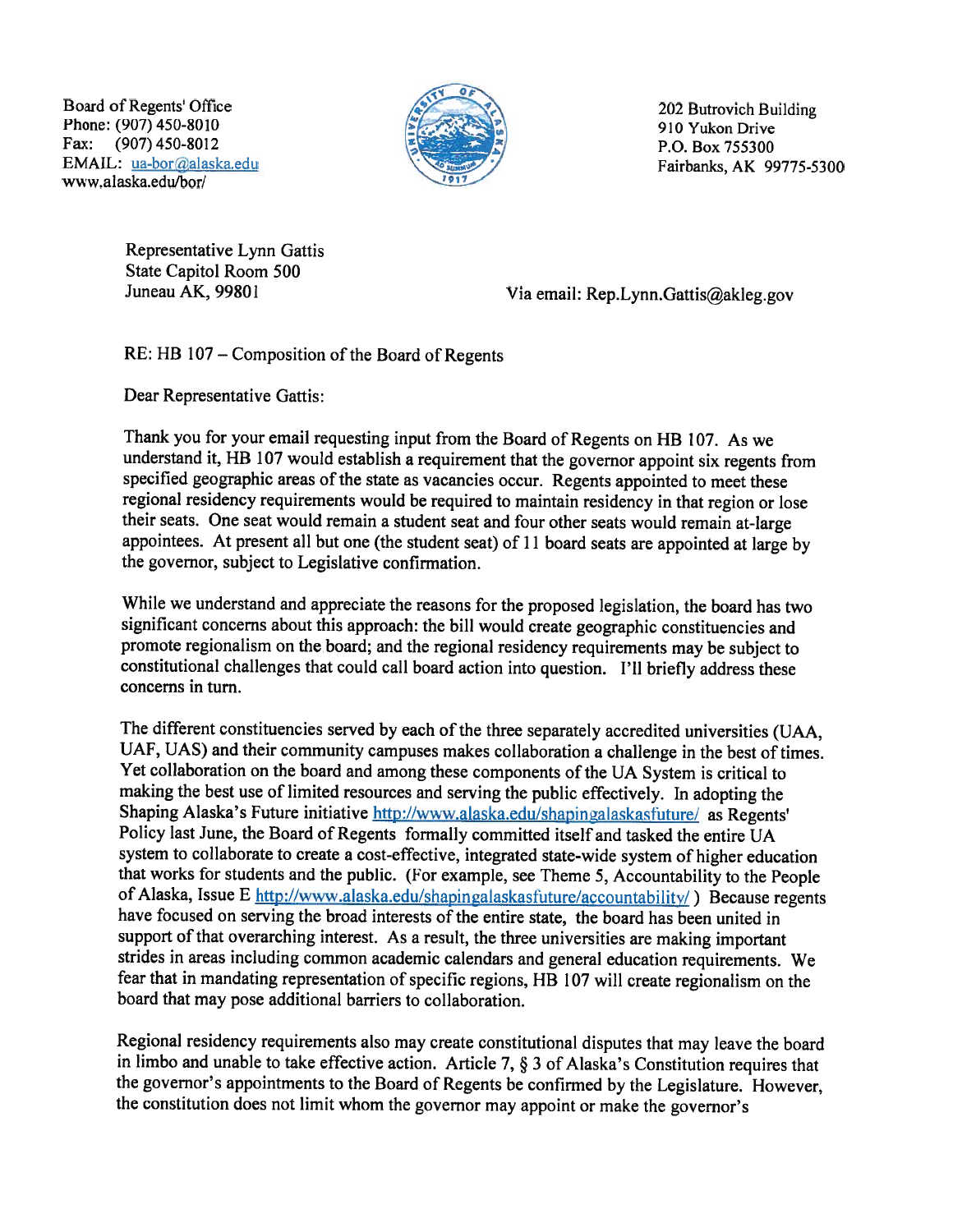Representative Gattis  $RE: HB$  107 – Composition of the Board of Regents February 24, 2015 Page 2 of 2

appointment authority subject to law. HB 107 would significantly restrict initial appointments and impose ongoing regional residency requirements on regents. By contrast, prior statutory provisions regarding regent appoint implementation details.

Regional residency requirements may result in disputes and delays in appointments. Delays<br>alone could limit the board's ability to act since by law six votes are required for board action. If<br>based on regional residency re for the University. Any uncertainty about the qualifications of appointees or composition of the board could directly interfere with the University's ability to take action requiring board approval. These include among other things selling bonds, hiring <sup>a</sup> president, conferring degrees, adjusting tuition, adopting budgets and selling or purchasing property.

The board also must authorize any declaration of financial exigency and reduction or discontinuation of academic programs. These are actions that permit the university to reduce faculty and staff without the constraints or notice periods typically required. Third parties<br>dissatisfied with board decisions in such areas will have significant incentive to seize on any<br>uncertainty regarding board auth

We very much appreciate your willingness to consider board concerns in this regard. We also look forward to working with the Legislature to ensure that the needs of all areas of the state are considered as the University meets the difficult challenges ahead.

Sincerely,

**Ayaema L.** Heceman

Jyotsna Heckman, Chair Board of Regents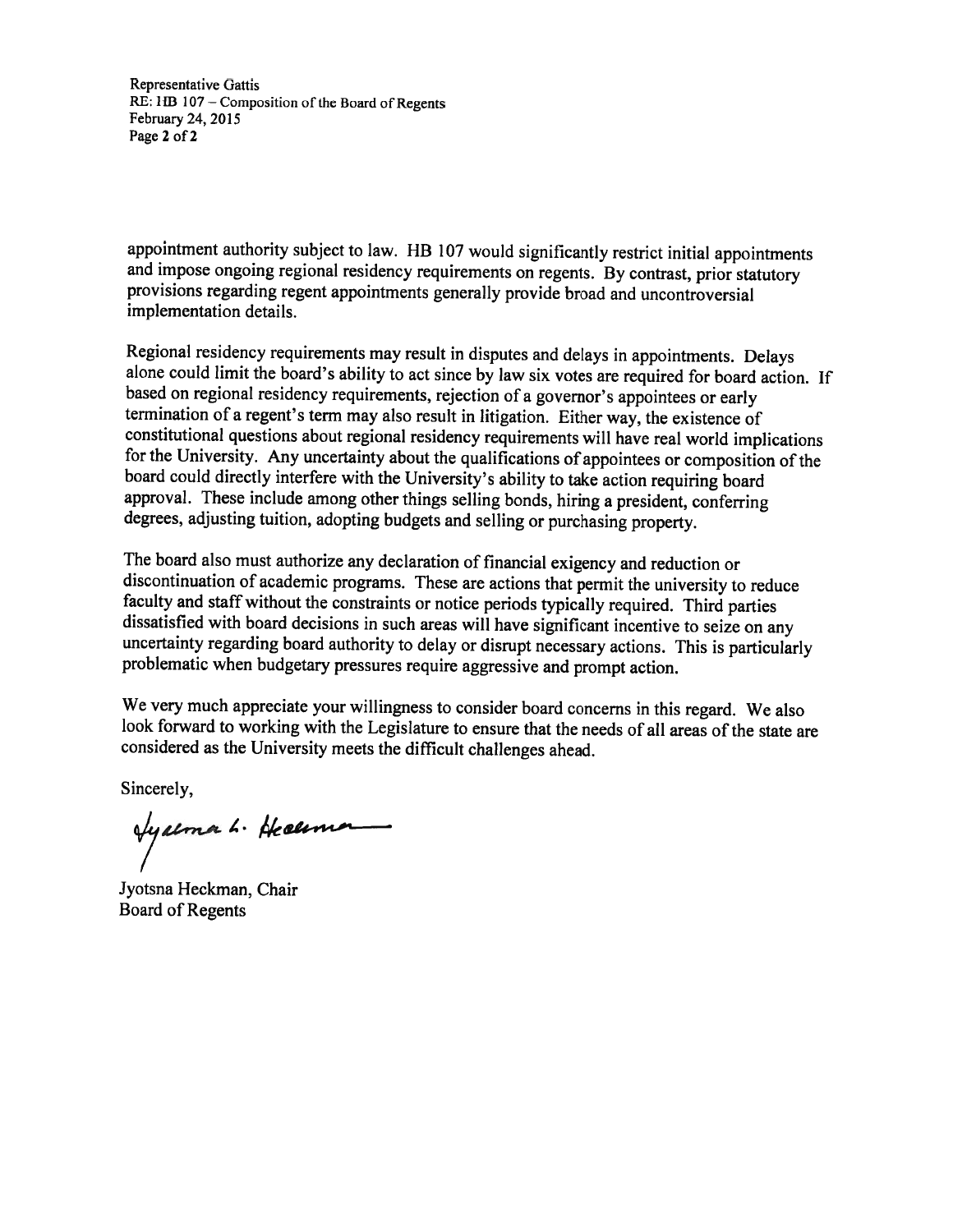**Mary K. Hughes 1592 Coffey Lane Anchorage, AK 99501 [mkhughes@alaska.edu](mailto:mkhughes@alaska.edu)**

March 14, 2015

Representative Lynn Gattis Juneau, AK 99801

State Capitol Room 500 via email: Rep.Lynn.Gattis@akleg.gov

Re: HB 107 – Composition of the Board of Regents

Dear Representative Gattis:

A hearing has been scheduled on the above-captioned bill for Wednesday, March 18. I, unfortunately, am away from home and therefore cannot testify in person. I would like my letter to suffice and be entered into the record.

Your office received on February 24, pursuant to your request, the comments of the University of Alaska Board of Regents on HB 107. Since we speak as an entire board through our chair, it is unusual for a single regent to provide testimony. At the request of our Chair Jo Heckman, I do so in support of the Board's aforementioned letter.

I have been a member of the UA Board of Regents since 2002. I was appointed by then-Governor Tony Knowles when the Legislature failed to confirm the appointment of Mark Begich. The timing of the appointment necessitated then-Governor Frank Murkowski to submit my name to the Legislature for confirmation. He did so. I was re-appointed by then-Governor Sarah Palin in 2009. During my tenure, there has been one appointed regent not confirmed by the Legislature and one sitting regent resign as a result of a criminal indictment against him. Each circumstance involved gubernatorial and legislative discussions with the Board, eventually culminating in an agreed upon resolution.

I relate the twelve history of "regent appointment" while I've been on the Board to demonstrate the ability of the Governor, Legislature and the Board to move forward without legislation. The University and the Board is part of Alaska's Constitution; the framers were very specific in their verbiage in Article 7:

## **§ 2. State University**

The University of Alaska is hereby established as the state university and constituted a body corporate. It shall have title to all real and personal property now or hereafter set aside for or conveyed to it. Its property shall be administered and disposed of according to law.